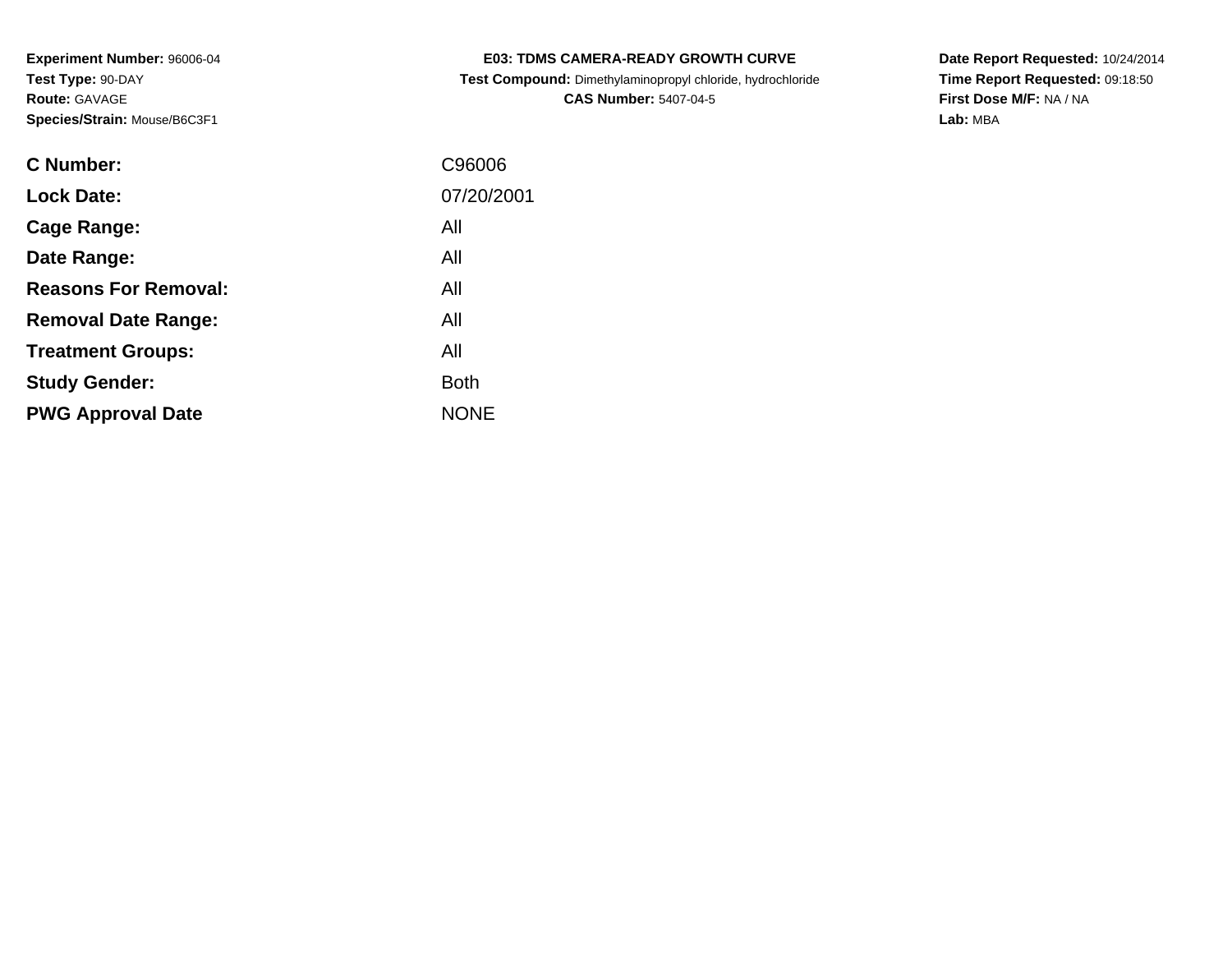#### **E03: TDMS CAMERA-READY GROWTH CURVE**

**Test Compound:** Dimethylaminopropyl chloride, hydrochloride

**CAS Number:** 5407-04-5

**Date Report Requested:** 10/24/2014**Time Report Requested:** 09:18:50**First Dose M/F:** NA / NA**Lab:** MBA

**MALE** 

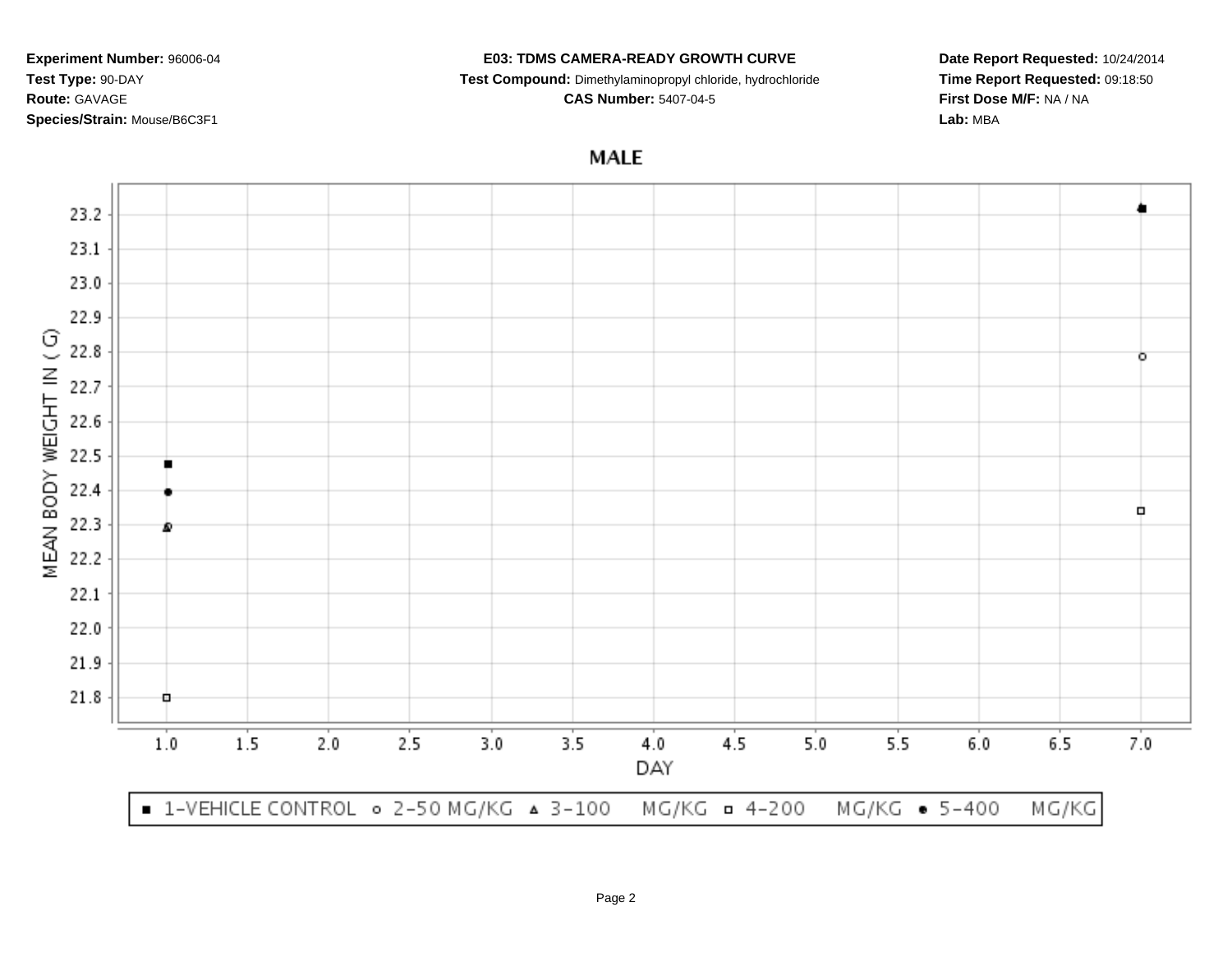### **E03: TDMS CAMERA-READY GROWTH CURVE**

 **Test Compound:** Dimethylaminopropyl chloride, hydrochloride**CAS Number:** 5407-04-5

\*\*\*END OF MALE DATA\*\*\*

**Date Report Requested:** 10/24/2014**Time Report Requested:** 09:18:50**First Dose M/F:** NA / NA**Lab:** MBA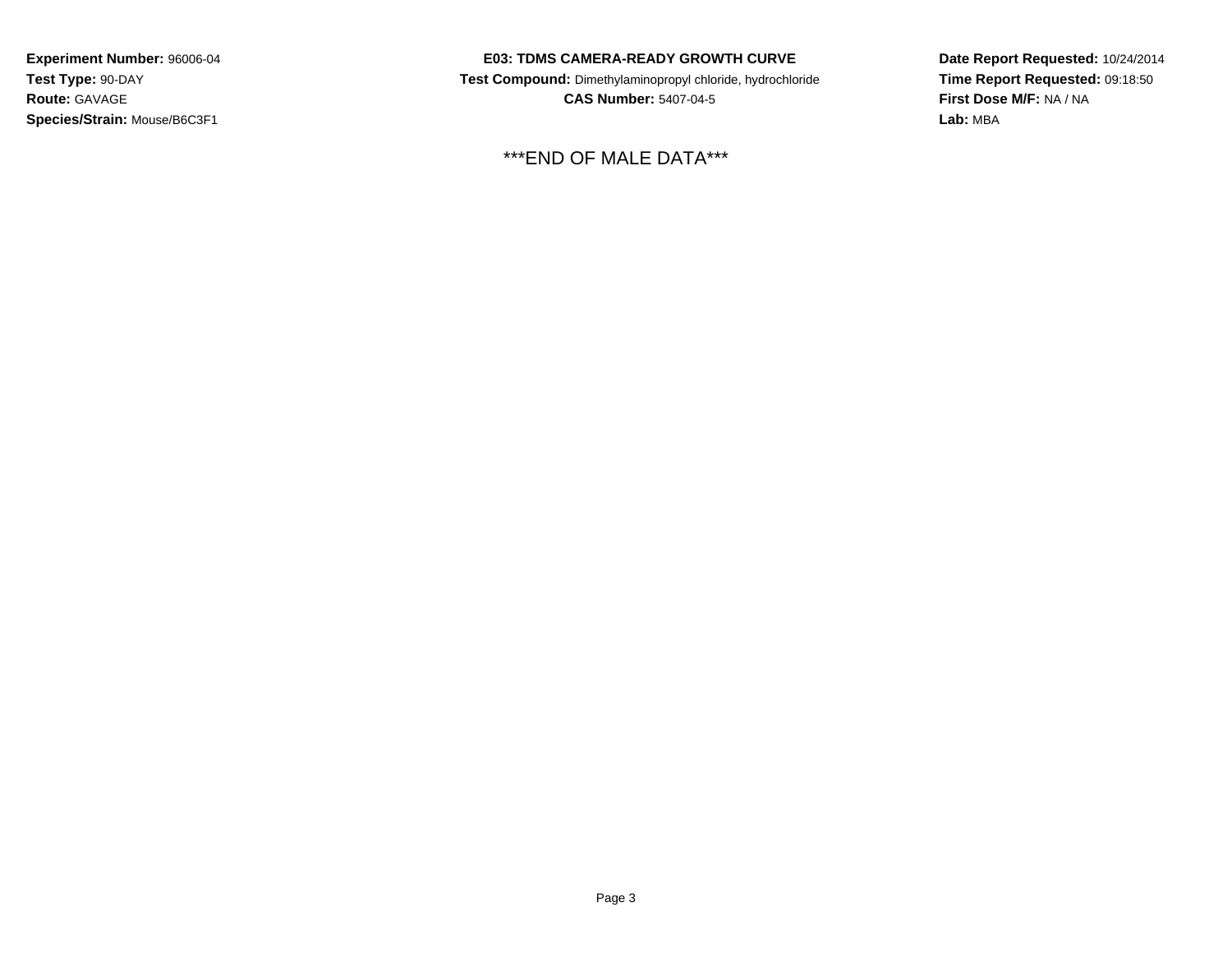#### **E03: TDMS CAMERA-READY GROWTH CURVE**

**Test Compound:** Dimethylaminopropyl chloride, hydrochloride

**CAS Number:** 5407-04-5

**Date Report Requested:** 10/24/2014**Time Report Requested:** 09:18:50**First Dose M/F:** NA / NA**Lab:** MBA

# **FEMALE**